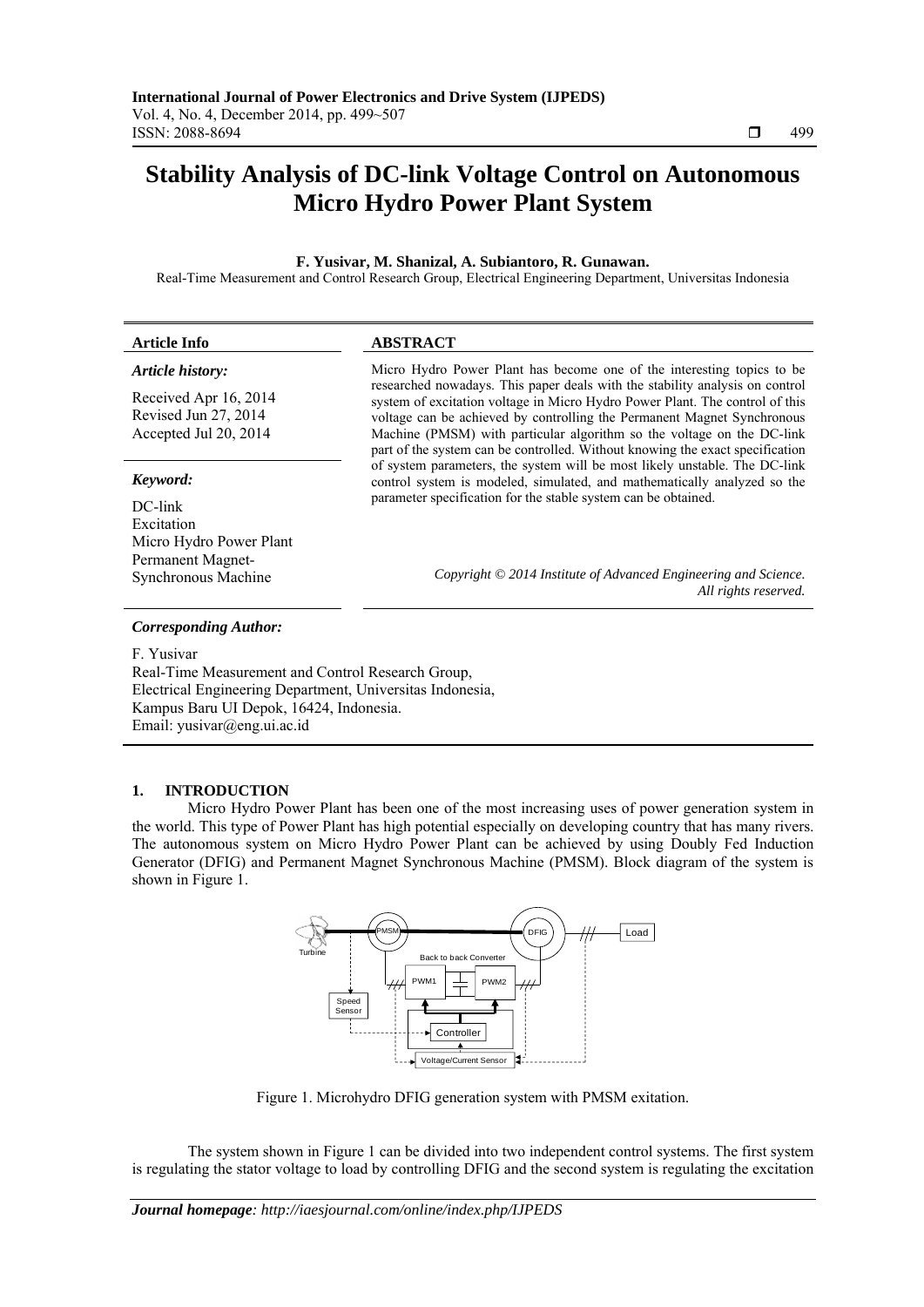voltage by controlling PMSM. On this study, we are focusing on the control of excitation voltage on the system. Therefore the second system is mainly used for easier analysis that will be performed in this paper. The simplified system can be done by replacing the excitation load (DFIG) system by pure resistive load. Figure 2 shows the simplified system that is used in this study.





Figure 2. Simplified system scheme Figure 3. Stability problem in the excitation voltage  $(V_{dc})$  system of Autonomous Micro Hydro Power Plant

Stability problem arise in the excitation voltage control system without using an appropriate value of parameters such as water velocity, voltage reference, load resistance, etc. For example, Figure 3 shows the excitation voltage (DC-link voltage) result when a simulation is performed with random value of mentioned parameters. The simulation is performed by using MATLAB's Simulink.

From simulation result shown on Figure 3, it is noticed that unstable system condition could occur if an inappropriate value of certain parameters is used. To clarify this issue, it is necessarry to examine this control problem deeply. The system is modeled and then simulated and analyzed mathematically in order to know the exact value of those parameters. By using this method, the parameter's value required to achieve stable system can be noticed.

## **2. SYSTEM MODEL**

The whole system is composed of PMSM, shafts, turbine, inverter, DC-link, and controller. Each one of these components is mathematically modeled to ease the analysis process.

## **2.1. PMSM Model**

Electrical model of PMSM is expressed by (1) and (2).

$$
\frac{d}{dt}\dot{t}_d = \frac{1}{L_d}v_d - \frac{R_s}{L_d}\dot{t}_d + \frac{L_q}{L_d}p\omega_r\dot{t}_q
$$
\n<sup>(1)</sup>

$$
\frac{d}{dt}\dot{t}_q = \frac{1}{L_q}v_q - \frac{R_s}{L_q}\dot{t}_q - \frac{L_d}{L_q}p\omega_r\dot{t}_d - \frac{\varphi p\omega_r}{L_q} \tag{2}
$$

Where p is pole pairs,  $\omega_r$  rotor speed,  $R_s$  stator resistance,  $L_d$  and  $L_g$  the direct and quadrature axis inductances,  $v_d$ ,  $v_q$ ,  $i_d$ ,  $i_q$  are the direct and quadrature axis voltage and current components, and  $\varphi$  is the permanent magnet flux.

Mechanical model of PMSM will be discussed on shaft subsection because the state (rotor speed) on PMSM is the same as rotating speed of the shaft.

#### **2.2. Shaft Model**

Differential equation of the shaft is expressed as:

$$
\frac{d}{dt}\omega_r = \left(-B\omega_g + T_e - \frac{T_m}{K}\right) / \left(\frac{J_m}{K^2} + J_p\right) \tag{3}
$$

$$
T_e = p\varphi i_q \tag{4}
$$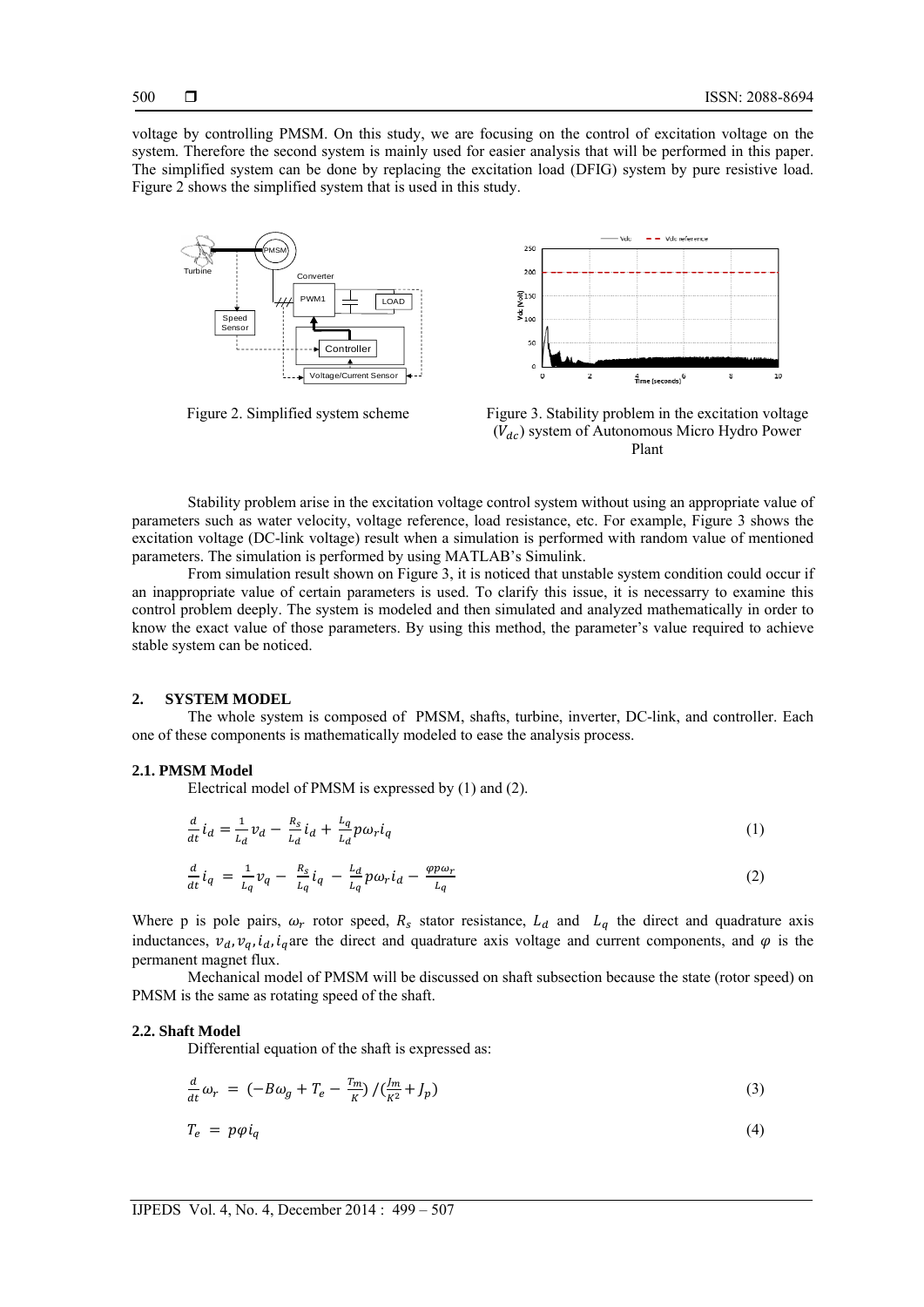501

Where B is internal damping,  $T_e$  is electrical torque from PMSM,  $T_m$  is mechanical torque from turbine, K is gear ratio,  $J_m$  and  $J_p$  are inertia of turbine and PMSM.

#### **2.3. Turbine Model**

Turbine component does not have its own state. This component just continuing rotor speed's feedback state from shaft and water velocity from its input. Output of this component is mechanical torque to shaft as expressed in (5).

$$
T_m = -\frac{0.5 \,\rho \,c_p \,s \,v_w^3}{\omega_r} \tag{5}
$$

Where  $\rho$  is water density, s is turbine swept,  $v_w$  is water velocity, and  $c_p$  is turbine constant.

#### **2.4. Inverter Model**

The inverter is assumed as an ideal power conversion machine with an efficiency factor  $\eta$ . The power conversion expression of inverter model for analysis purpose is expressed as:

$$
\eta V_{dc} i_{in} = V_d i_d + V_q i_q \tag{6}
$$

In the analysis the inverter is assumed to be ideally efficient, therefore  $\eta = 1$ .

The only state in this component is DC voltage detection of inverter which can be expressed as:

$$
\frac{d}{dt}V_{dc\,det} = -\frac{1}{T_{DC}}V_{dc\,det} + \frac{1}{T_{DC}}V_{dc} \tag{7}
$$

Where  $V_{dc, det}$  is DC voltage detection value,  $T_{DC}$  is detection time constant, and  $V_{dc}$  is DC-link voltage.

#### **2.5. DC-link Model**

DC-link circuit structure can be seen on Figure 2. Modeling of this circuit can be done by using basic Kirchhoff's law and can be expressed as:

$$
\frac{d}{dt}V_{dc} = \frac{i_{in}}{c} - \frac{v_{dc}}{CR} \tag{8}
$$

Where  $i_{in}$  is input current on DC-link circuit, C is capacitor's capacitance, and R is load's resistance.

#### **2.6. Controller Model**

The algorithm and modeling of this controller is expressed by the state equations as follows:

$$
\frac{d}{dt}x_d = i_d^* - i_d \tag{9}
$$

$$
\frac{d}{dt}x_q = i_q^* - i_q \tag{10}
$$

$$
\frac{d}{dt}\dot{t}_{d1}^* = \frac{1}{T_d}\dot{t}_d^* - \frac{1}{T_d}\dot{t}_{d1}^* \tag{11}
$$

$$
\frac{d}{dt}\dot{t}_{q1}^* = \frac{1}{T_d}\dot{t}_q^* - \frac{1}{T_d}\dot{t}_{q1}^*
$$
\n(12)

$$
\frac{d}{dt}x_{dc} = v_{dc}^* - v_{dc} \tag{13}
$$

$$
i_d^* = 0 \tag{14}
$$

$$
i_q^* = -k_{pdc}v_{dc} + k_{idc}x_{dc} \tag{15}
$$

Where  $T_d$  is controller's time constant,  $k_{pdc}$  and  $k_{idc}$  are DC-voltage controller constants.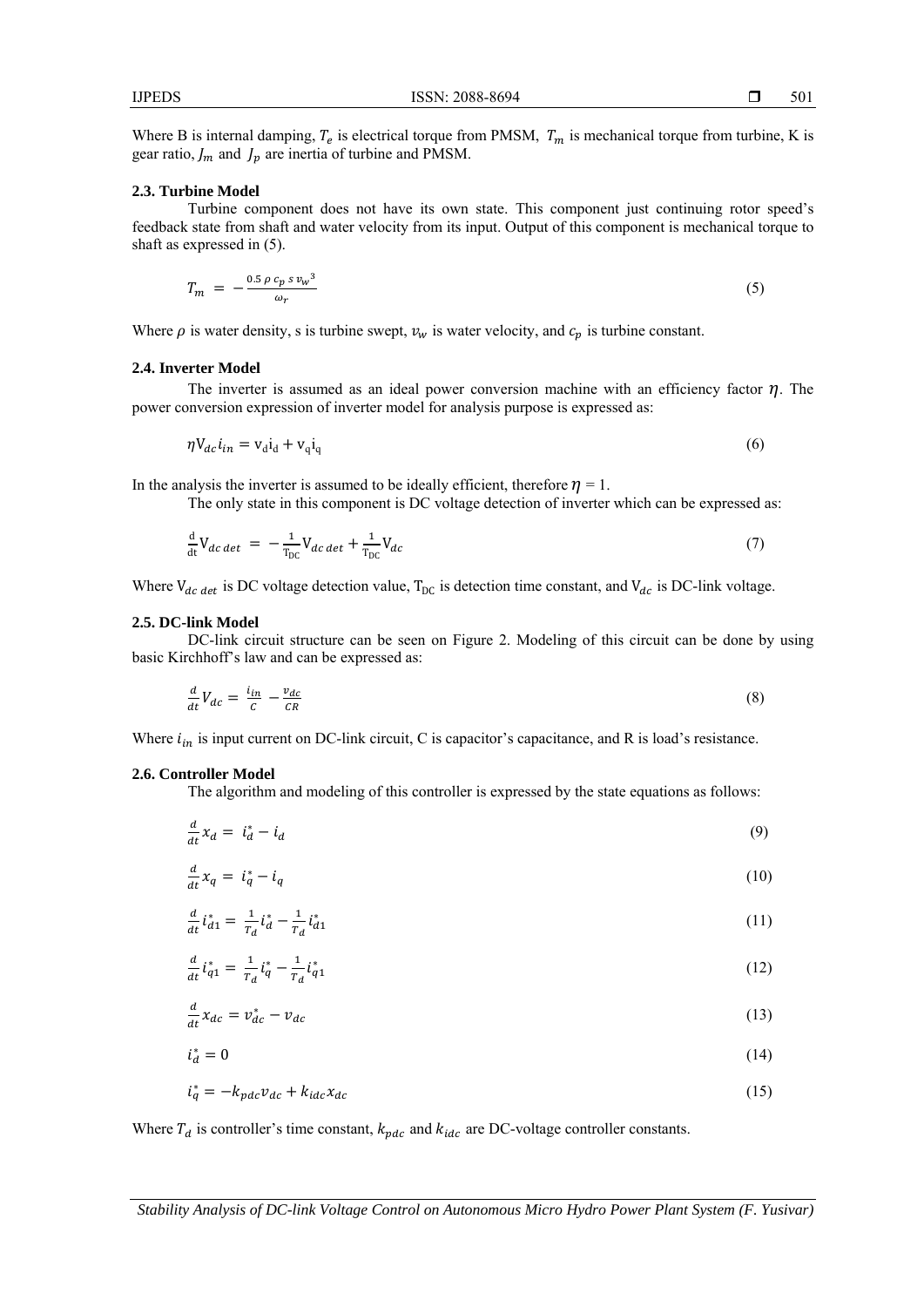## **3. RESULTS AND ANALYSIS**

Simulation method used in this study is to do a variation of several parameters: water velocity, DC voltage reference, resistive load, and controller constant. Variation is performed by changing one of the parameter as independent variable while keeping others with there initial value. The system is simulated in Matlab and the result is obtained and analyzed graphically and mathematically. Model's parameter is shown in Table 1 and some variable values are initially stated as shown on Table 2.

| Table 1. System Parameters         |             |                     |  |  |
|------------------------------------|-------------|---------------------|--|--|
| Parameter                          | Symbol      | Value               |  |  |
| PMSM inertia                       | $J_{\bm p}$ | $0.01$ [ $kgm2$ ]   |  |  |
| Turbine inertia                    | $J_m$       | $0,5$ [ $kgm2$ ]    |  |  |
| <b>Shaft Internal Damping</b>      | В           | $0,001$ [Nms]       |  |  |
| Gear ratio                         | K           |                     |  |  |
| <b>Stator Resistance</b>           | $R_{\rm s}$ | $0,55$ [ $\Omega$ ] |  |  |
| Direct axis inductance             | $L_d$       | $16,61$ [mF]        |  |  |
| Quadrature axis inductance         | $L_a$       | $16,61$ [mF]        |  |  |
| Permanent magnet flux              | φ           | $0.121$ [Wb]        |  |  |
| Pole pairs                         | p           |                     |  |  |
| Controller time constant           | $T_d$       | $10$ [ms]           |  |  |
| DC-voltage detection time constant | $T_{DC}$    | $100$ [ms]          |  |  |
| DC-link capacitance                | C           | $0.1$ [mF]          |  |  |

| Parameter                                   | Symbol     | Value                        |
|---------------------------------------------|------------|------------------------------|
| Water velocity                              | $v_w$      | $2 \lfloor m/s \rfloor$      |
| DC-voltage reference                        | $V_{dc}^*$ | 60 [V]                       |
| DC-voltage controller proportional constant | $k_{pdc}$  | 0,3                          |
| DC-voltage controller integral constant     | $k_{idc}$  | 0,7                          |
| Load resistance                             | R          | $1000$ $\Omega$ <sub>1</sub> |

System stability is reviewed through poles location of the linearized system which is described by state equation and expressed in Appendix. State variables of the linearized system are as follows:

 $x = [\Delta V_{dc} \quad \Delta i_d \quad \Delta i_q \quad \Delta x_{dc} \quad \Delta x_d \quad \Delta x_q \quad \Delta i_{d1}^* \quad \Delta i_{q1}^* \quad \Delta V_{dc \, det} \quad \Delta \omega_r]^T$  (16)

The result of the system that has initially stated parameters is shown in Figure 4. It shows that when the parameters used on the system equal to the value that was shown on Table 2, the system is stable. Thus these parameters are used as base variables. One of these parameter will be variated for analysis purpose.



Figure 4. DC-link voltage when  $V_{dc}^* = 60$  V

## **3.1. DC-Voltage Reference Variation**

Simulation results can be seen on Figure 5. Results show that the system can withstand in a certain range of DC voltage reference. On this occasion, if DC voltage reference value is not between 20 and 100 volt, the system will be unstable. To describe this situation, poles location of each system is derived as shown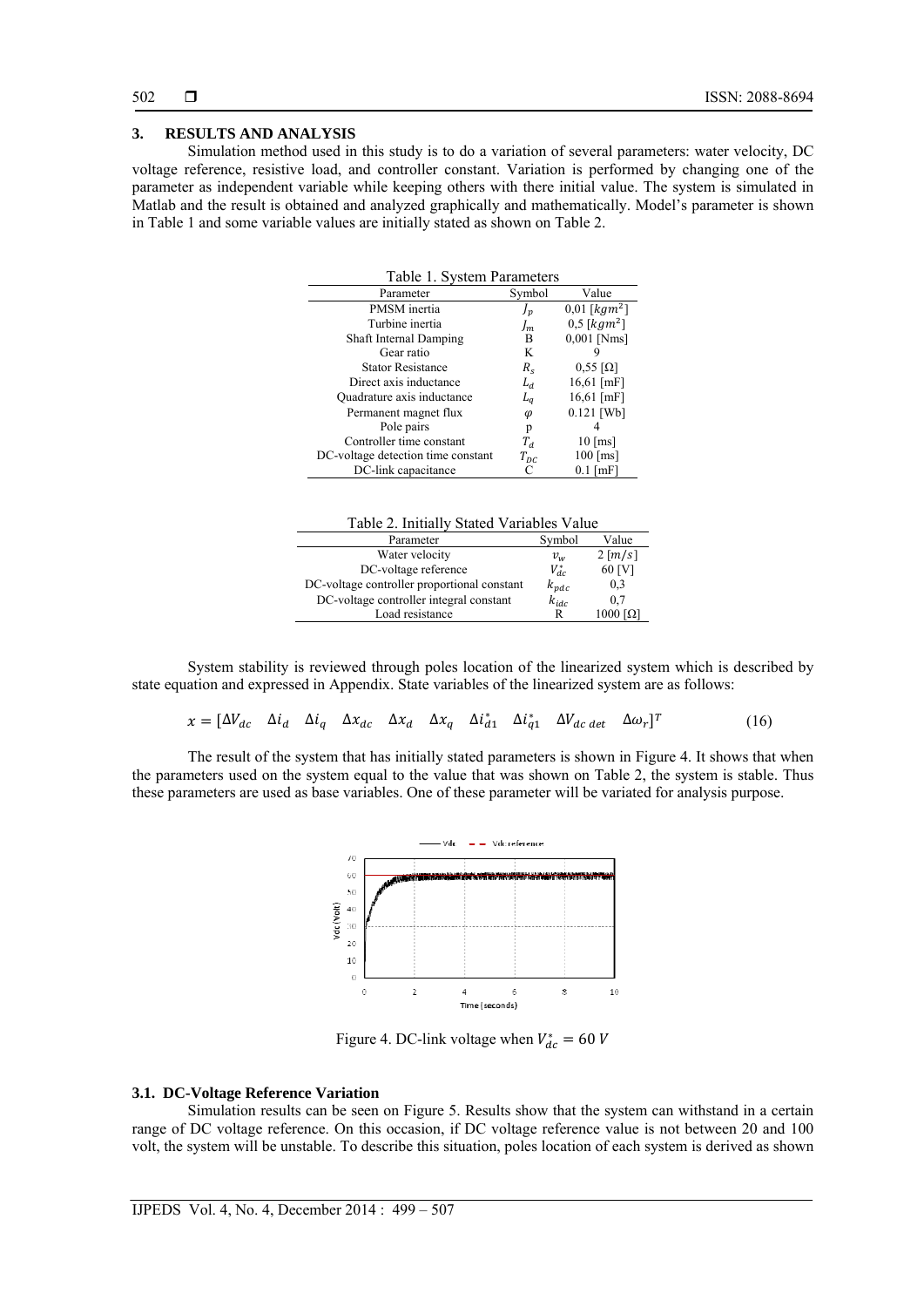in Table 3. It is clearly noticed that there is an unstable pole which is located in the Righ Half Plane (RHP) if the DC-voltage reference is out of its certain range.



Figure 5. Simulation results when: (a)  $V_{dc}^* = 10 V$ , (b)  $V_{dc}^* = 20 V$ , (c)  $V_{dc}^* = 100 V$ , (d)  $V_{dc}^* = 110 V$ 

| racio se i onos Econtroli to $r_{\text{dc}}$ variations |                   |                 |                      |                      |
|---------------------------------------------------------|-------------------|-----------------|----------------------|----------------------|
| Poles                                                   | $V_{dc}^*$ (Volt) |                 |                      |                      |
|                                                         | 10                | 20              | 100                  | 110                  |
| Pole 1                                                  | 7.43 - 30.66i     | $-0.19 + 0.12i$ | $-0.28 + 0.24i$      | $-0.07 - 0.17i$      |
| Pole 2                                                  | $7.43 + 30.66i$   | $-0.19 - 0.12i$ | $-0.28 - 0.24i$      | $-0.07 + 0.17i$      |
| Pole 3                                                  | $-0.394$          | $-22.402$       | $-21.081$            | 40.767               |
| Pole 4                                                  | $-0.452$          | $-0.457$        | $-0.463$             | $-0.730$             |
| Pole 5                                                  | $-9.661$          | $-9.415$        | $-9.937$             | $-9.362$             |
| Pole 6                                                  | $-16.27 + 15.07i$ | $-40.578$       | $-66.74 + 20.08i$    | $-34.36 + 141.82i$   |
| Pole 7                                                  | $-16.27 - 15.07i$ | $-91.120$       | $-66.74 - 20.08i$    | - 34.36 - 141.82i    |
| Pole 8                                                  | $-52.920$         | $-177.375$      | $-115.95 - 108.07$ i | $-198.28 - 126.65$ i |
| Pole 9                                                  | $-87.349$         | $-749.216$      | $-115.95 + 108.07$ i | $-198.28 + 126.65$ i |
| Pole 10                                                 | $-100.000$        | $-100.000$      | $-100,000$           | $-100.000$           |

Table 3. Poles Location to  $V_{dc}^*$  Variations

# **3.2. Water Velocity Variation**

Simulation results can be seen in Figure 6 and poles locations are shown in Table 4. Results show that system tends to be stable if high water velocity occurred. Low water velocity can cause the system to become unstable. This problem can be resolved by readjusting the given reference voltage to lower value.

| Table 4. Poles Location to $v_w$ Variations |                   |                      |                     |                    |
|---------------------------------------------|-------------------|----------------------|---------------------|--------------------|
| Poles                                       |                   | Water Velocity (m/s) |                     |                    |
|                                             |                   | 1.5                  | 2.5                 | 3                  |
| Pole 1                                      | $-0.33 + 0.17i$   | $-0.38 + 0.20i$      | $-0.22 - 0.19i$     | $-0.19 + 0.20i$    |
| Pole 2                                      | $-0.33 - 0.17i$   | $-0.38 - 0.20i$      | $-0.22 + 0.19$ i    | $-0.19 - 0.20i$    |
| Pole 3                                      | $-38.316$         | $-13.933$            | $-20.888$           | $-23.534$          |
| Pole 4                                      | $-3.654$          | $-0.540$             | $-0.342$            | $-0.265$           |
| Pole 5                                      | $-9.228$          | $-10.159$            | $-9.727$            | $-9.559$           |
| Pole 6                                      | 12.162            | $-43.945$            | $-58.791$           | $-64.24 + 26.43i$  |
| Pole 7                                      | 51.185            | $-91.388$            | $-72.713$           | $-64.24 - 26.43i$  |
| Pole 8                                      | $-76.54 + 29.78i$ | $-87.86 - 80.23i$    | $-154.48 - 101.33i$ | $-190.59 + 92.14i$ |
| Pole 9                                      | $-76.54 - 29.78i$ | $-87.86 + 80.23i$    | $-154.48 + 101.33i$ | $-190.59 - 92.14i$ |
| Pole 10                                     | $-100.000$        | $-100.000$           | $-100.000$          | $-100.000$         |

*Stability Analysis of DC-link Voltage Control on Autonomous Micro Hydro Power Plant System (F. Yusivar)*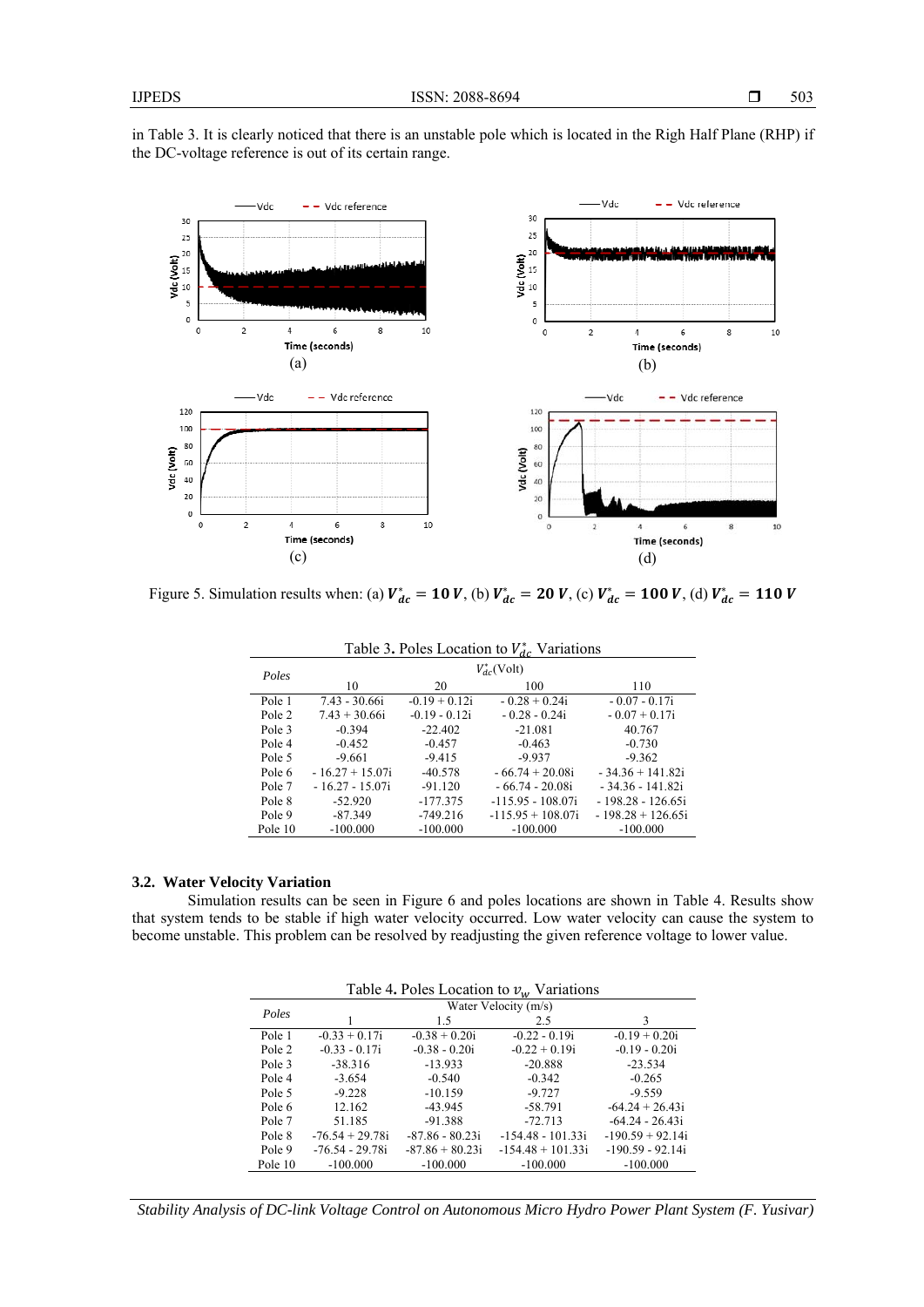

Figure 6. Simulation results when: (a)  $v_w = 1$  m/s, (b)  $v_w = 1.5$  m/s, (c)  $v_w = 2.5$  m/s, (d)  $v_w = 3$  m/s

#### **3.3. Load Resistance Variation**

Simulation results can be seen on Figure 7 and poles locations are shown in Table 5. Results show that system tends to be unstable if the load resistance is small. The system is relatively stable if high load resistance is implemented.



Figure 7. Simulation results when: (a) R = 100  $\Omega$ , (b) R = 1000  $\Omega$ , (c) R = 10000  $\Omega$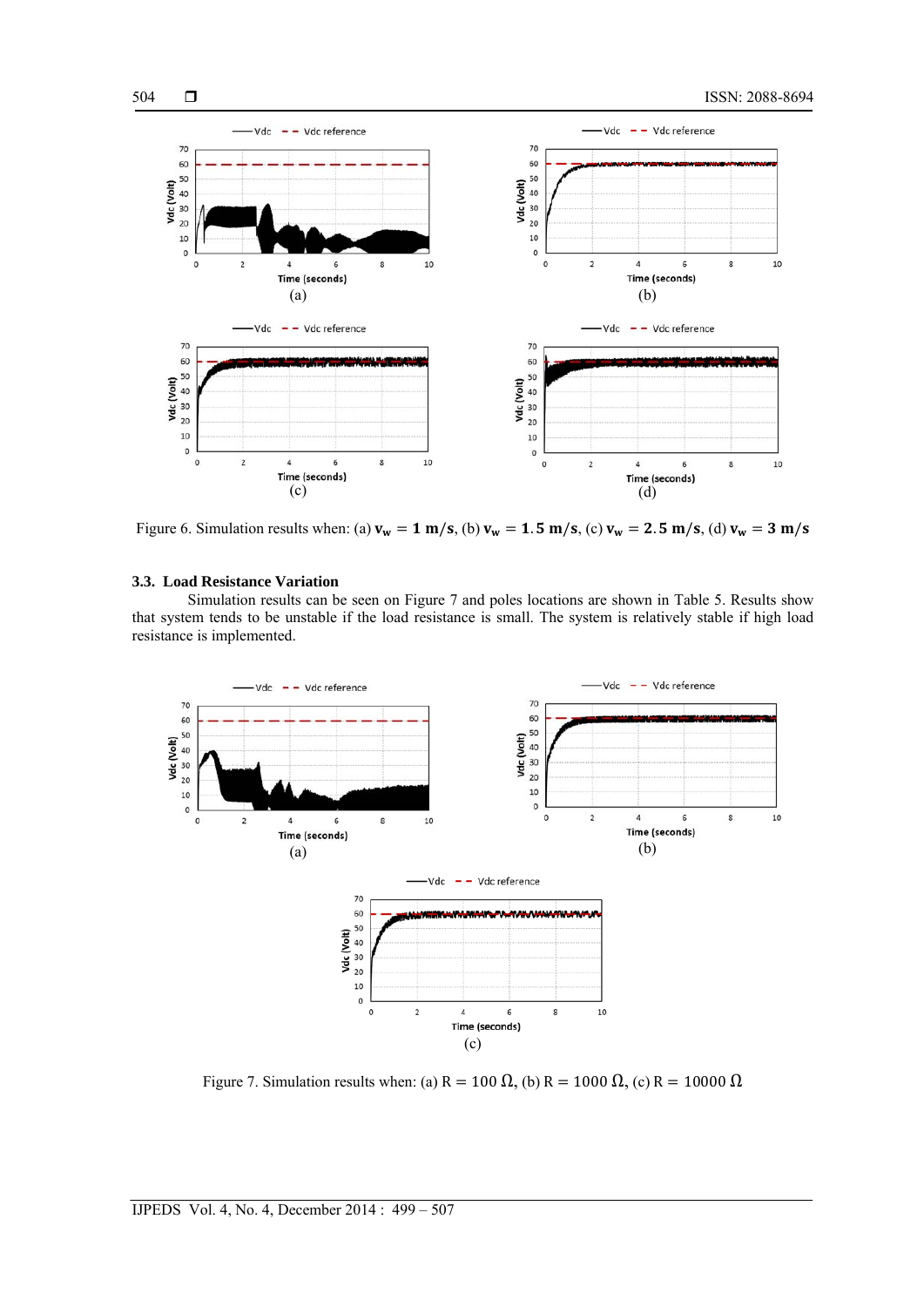| Tuble 3.1 0109 Equation to IX Turnitions |                        |                        |                    |  |  |
|------------------------------------------|------------------------|------------------------|--------------------|--|--|
| Poles                                    | R(Ohm)                 |                        |                    |  |  |
|                                          | 100                    | 1000                   | 10000              |  |  |
| Pole 1                                   | $-0.192 + 0.195$ i     | $-0.238 + 0.18i$       | $-0.259 + 0.196$ i |  |  |
| Pole 2                                   | $-0.192 - 0.195$ i     | $-0.238 - 0.18i$       | $-0.259 - 0.196i$  |  |  |
| Pole 3                                   | 7.224                  | $-19.894$              | $-16.808$          |  |  |
| Pole 4                                   | 0.466                  | $-0.443$               | $-0.441$           |  |  |
| Pole 5                                   | $-9.957$               | $-9.840$               | $-9.804$           |  |  |
| Pole 6                                   | $-59.804 + 81.537$ i   | $-45.435$              | $-42.572$          |  |  |
| Pole 7                                   | $-59.804 - 81.537$ i   | $-87.951$              | $-91.135$          |  |  |
| Pole 8                                   | $-195.408 + 100.285$ i | $-174.271 + 108.708$ i | - 124.21 - 95.38 i |  |  |
| Pole 9                                   | - 195.408 - 100.285 i  | $-174.271 - 108.708$ i | $-124.21 + 95.38i$ |  |  |
| Pole 10                                  | $-100.000$             | $-100.000$             | $-100.000$         |  |  |

Table 5**.** Poles Location to R Variations

# **3.4. Controller Constant Variations**

Simulation result can be seen on Figure 8 and poles locations are shown in Table 6. Results show that controller constant does not much affect the system stability as long as within the acceptable range. Controller constant only affect system response characteristics.



Figure 8. Simulation results when: (a) $k_{pdc} = 0.15$ , (b)  $k_{pdc} = 1.5$ , (c)  $k_{idc} = 0.35$ , (d)  $k_{idc} = 3.5$ 

| Table 6. Poles Location to $k_{pdc}$ and $k_{idc}$ Variations |  |  |
|---------------------------------------------------------------|--|--|
|---------------------------------------------------------------|--|--|

|         | $\sim$ $\sim$                      |                                              |                                                  |                                                 |
|---------|------------------------------------|----------------------------------------------|--------------------------------------------------|-------------------------------------------------|
| Poles   | Proportional Constant Variation    |                                              | <b>Integral Constant Variation</b>               |                                                 |
|         | $k_{ndc} = 0.15$ , $k_{idc} = 0.7$ | $k_{\text{ndc}} = 0.5, k_{\text{idc}} = 0.7$ | $k_{\text{pdc}} = 0.3$ , $k_{\text{ide}} = 0.35$ | $k_{\text{pdc}} = 0.3$ , $k_{\text{ide}} = 3.5$ |
| Pole 1  | $-0.326 + 0.239i$                  | $-0.07$                                      | $-0.191 + 0.089$ i                               | $-0.442 + 0.137$ i                              |
| Pole 2  | $-0.326 - 0.239i$                  | $-0.262$                                     | $-0.191 - 0.089$ i                               | $-0.442 - 0.137i$                               |
| Pole 3  | $-19.619$                          | $-19.598$                                    | $-19.89$                                         | $-17.068$                                       |
| Pole 4  | $-0.477$                           | $-0.413$                                     | $-0.425$                                         | $-1.075$                                        |
| Pole 5  | $-9.808$                           | $-9.983$                                     | $-9.915$                                         | $-9.859$                                        |
| Pole 6  | $-45.512$                          | $-45.314$                                    | $-45.386$                                        | $-45.359$                                       |
| Pole 7  | $-87.046$                          | $-88.887$                                    | $-88.219$                                        | $-88.277$                                       |
| Pole 8  | $-88.231 + 64.441i$                | $-212.391$                                   | $-120.976 + 96.613$ i                            | - 121.823 - 89.961 i                            |
| Pole 9  | $-88.231 - 64.441i$                | $-561.979$                                   | $-120.976 - 96.613i$                             | $-121.823 + 89.961$ i                           |
| Pole 10 | $-100$                             | $-100$                                       | $-100$                                           | $-100$                                          |

## **4. CONCLUSION**

There is a stability problem on the Autonomous Micro Hydro Power Plant system caused by low water velocity, out of range DC voltage reference, and low load resistance. In this paper, for 2m/s water

*Stability Analysis of DC-link Voltage Control on Autonomous Micro Hydro Power Plant System (F. Yusivar)*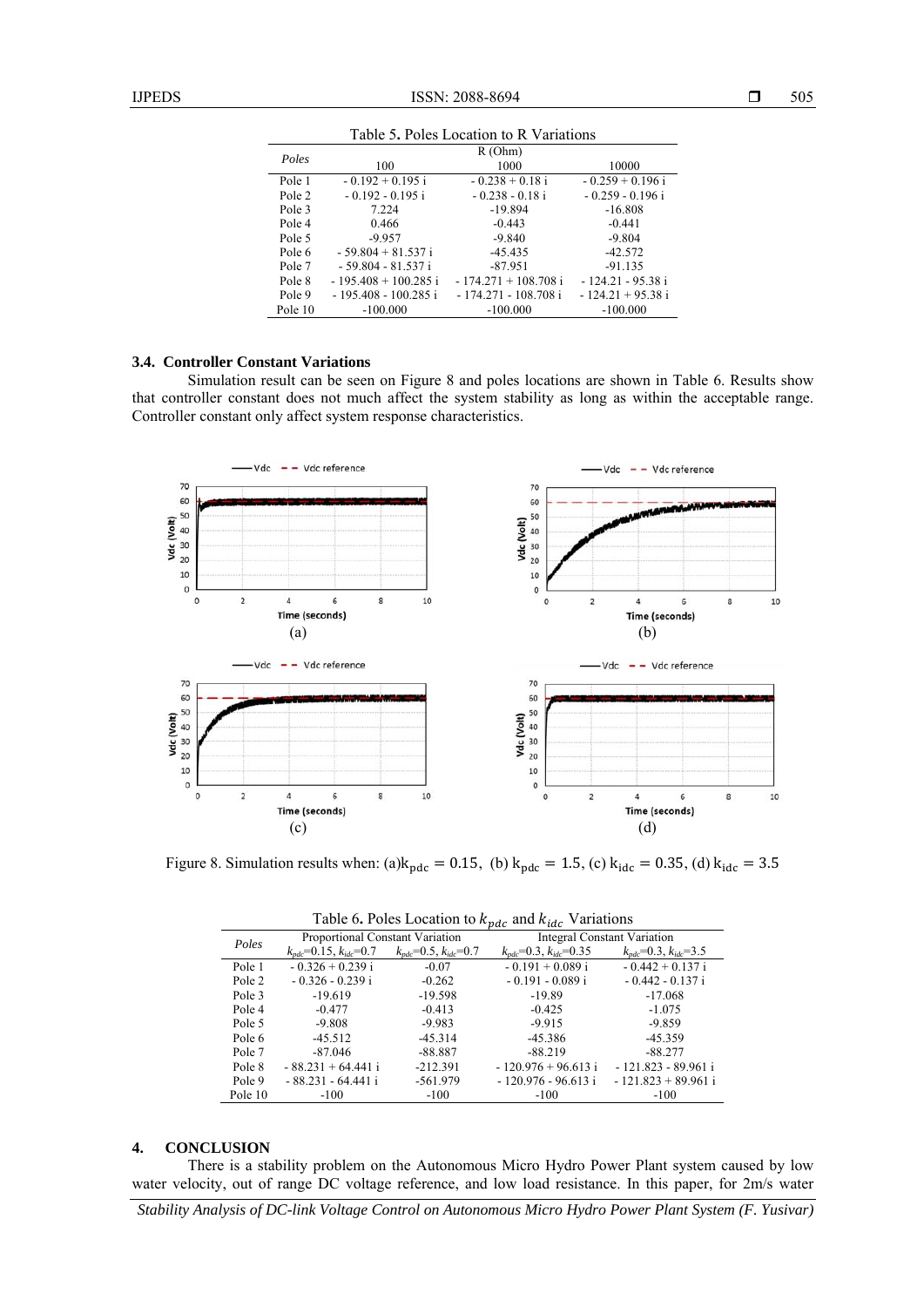velocity, the parameters required to achieve stable system are DC-voltage reference of 20-100 Volt and load resistance of 1000-10000 Ohm. If the water velocity is lower, then readjustment to lower voltage reference is required. The controller constant does not affect system stability as long as within acceptable range. Prospect for further study is adding Doubly Fed Induction Generator (DFIG) to the system so the overall Micro Hydro Power Plant system is completed.

#### **ACKNOWLEDGEMENTS**

This work was partially funded by the Universitas Indonesia under international collaboration grant with contract number:  $0684/H2.R12/HKP.05.00 Perjanjian/2013$ . The authors would like to thank Prof. Tian-Hua Liu, researcher at National Taiwan University of Science and Technology as our collaboration partner.

## **REFERENCES**

- [1] F Khatounian, E Monmasson, F Berthereau, E Delaleau, JP Louis. Control of a Doubly Fed Induction Generator for Aircraft Application. Industrial Electronics Society. 2003; 1: 2711-2716.
- [2] Nababan S,Muljadi E, Blaabjerg F. *An overview of power topologies for micro-hydro turbines.* IEEE International Symposium on Power Electronics for Distributed Generation Systems (PEDG), 2012 , Page(s): 737 – 744.
- [3] Andreica M, Bacha S, Roye D, Exteberria-Otadui I, Munteanu I*. Micro-hydro water current turbine control for grid connected or islanding operation*. IEEE Power Electronics Specialists Conference, 2008. PESC 2008. Page(s): 957 – 962.
- [4] Breban S, Nasser M, Vergnol A, Robyns B, Radulescu MM. *Hybrid wind/microhydro power system associated with a supercapacitor energy storage device - experimental results*. 18th International Conference on Electrical Machines, 2008. ICEM. 2008: 1-6.
- [5] Breban S, Robyns B, Radulescu MM. *Study of a grid-connected hybrid wind/micro-hydro power system associated with a supercapacitor energy storage device.* 12th International Conference on Optimization of Electrical and Electronic Equipment (OPTIM). 2010: 1198 – 1203.
- [6] Faria J, Margato E, Resende MJ. *Self-Excited Induction Generator for Micro-Hydro Plants Using Water Current Turbines Type.* Twenty-Seventh International Telecommunications Conference. INTELEC '05. 2005: 107 – 112.
- [7] Breban S, Robyns B, Radulescu MM. Islanding detection methods for a micro-hydro power station Simulation and experimental results. 8th International Symposium on Advanced Electromechanical Motion Systems & Electric Drives Joint Symposium, *ELECTROMOTION* 2009: 1 – 6.
- [8] Scherer LG, de Camargo RF. *Control of micro hydro power stations using nonlinear model of hydraulic turbine applied on microgrid systems.* Brazilian Power Electronics Conference (COBEP), 2011: 812 – 818.
- [9] Scherer LG, de Camargo RF. *Frequency and voltage control of micro hydro power stations based on hydraulic turbine's linear model applied on induction generators.* Brazilian Power Electronics Conference (COBEP), 2011:  $546 - 552$
- [10] Guocheng Wang, Qingzhi Zhai, Jianhua Yang. *Voltage control of cage induction generator in micro hydro based on variable excitation*. International Conference on Electrical Machines and Systems (ICEMS). 2011: 1 – 3.

### **APPENDIX**

Linearized System:

$$
\frac{d}{dt}\begin{bmatrix} \Delta V_{dc} \\ \Delta i_d \\ \Delta i_q \\ \Delta x_{DC} \\ \Delta x_{d} \\ \Delta i_{\tilde{q}1} \\ \Delta i_{\tilde{q}1} \\ \Delta i_{\tilde{q}1} \\ \Delta i_{\tilde{q}1} \\ \Delta i_{\tilde{q}1} \\ \Delta i_{\tilde{q}1} \\ \Delta i_{\tilde{q}1} \\ \Delta i_{\tilde{q}1} \\ \Delta i_{\tilde{q}1} \\ \Delta i_{\tilde{q}2} \\ \Delta i_{\tilde{q}2} \\ \Delta i_{\tilde{q}1} \\ \Delta i_{\tilde{q}2} \\ \Delta i_{\tilde{q}1} \\ \Delta i_{\tilde{q}1} \\ \Delta i_{\tilde{q}2} \\ \Delta i_{\tilde{q}2} \\ \Delta i_{\tilde{q}1} \\ \Delta i_{\tilde{q}2} \\ \Delta i_{\tilde{q}1} \\ \Delta i_{\tilde{q}2} \\ \Delta i_{\tilde{q}1} \\ \Delta i_{\tilde{q}1} \\ \Delta i_{\tilde{q}2} \\ \Delta i_{\tilde{q}3} \\ \Delta i_{\tilde{q}3} \\ \Delta i_{\tilde{q}3} \\ \Delta i_{\tilde{q}3} \\ \Delta i_{\tilde{q}3} \\ \Delta i_{\tilde{q}3} \\ \Delta i_{\tilde{q}3} \\ \Delta i_{\tilde{q}3} \\ \Delta i_{\tilde{q}3} \\ \Delta i_{\tilde{q}3} \\ \Delta i_{\tilde{q}3} \\ \Delta i_{\tilde{q}3} \\ \Delta i_{\tilde{q}3} \\ \Delta i_{\tilde{q}3} \\ \Delta i_{\tilde{q}3} \\ \Delta i_{\tilde{q}3} \\ \Delta i_{\tilde{q}3} \\ \Delta i_{\tilde{q}3} \\ \Delta i_{\tilde{q}3} \\ \Delta i_{\tilde{q}3} \\ \Delta i_{\tilde{q}3} \\ \Delta i_{\tilde{q}3} \\ \Delta i_{\tilde{q}3} \\ \Delta i_{\tilde{q}3} \\ \Delta i_{\tilde{q}3} \\ \Delta i_{\tilde{q}3} \\ \Delta i_{\tilde{q}3} \\ \Delta i_{\tilde{q}3} \\ \Delta i_{\tilde{q}3} \\ \Delta i_{\tilde{q}3} \\ \Delta i_{\tilde{q}3} \\ \Delta
$$